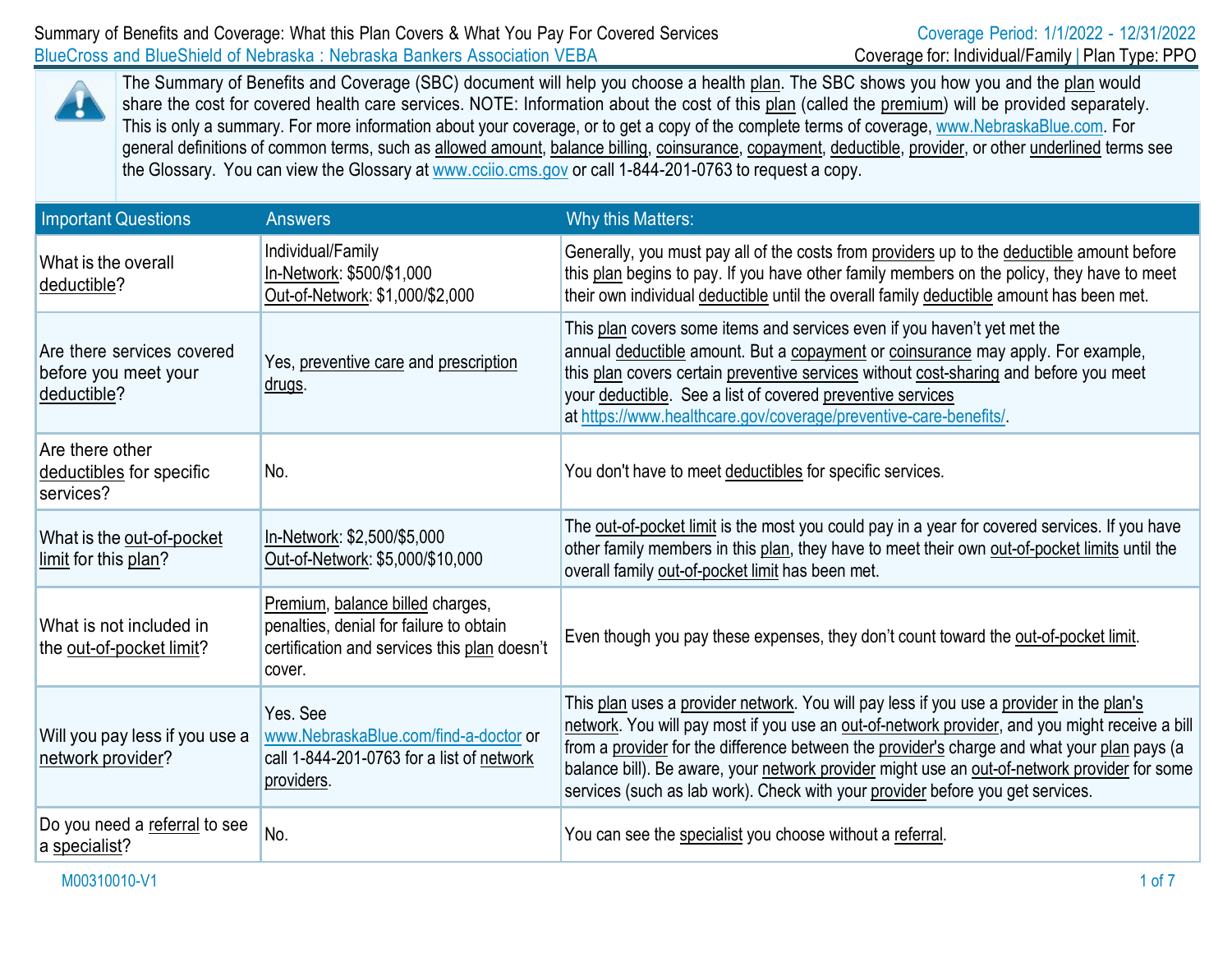

All copayment and coinsurance costs shown in this chart are after your overall deductible has been met, if a deductible applies.

|                                                              |                                                     | <b>What You Will Pay</b>                                                                                                                                                                                                                                                                                                                                                                                                                                                            |                                                                                               |                                                                                                                                                                    |
|--------------------------------------------------------------|-----------------------------------------------------|-------------------------------------------------------------------------------------------------------------------------------------------------------------------------------------------------------------------------------------------------------------------------------------------------------------------------------------------------------------------------------------------------------------------------------------------------------------------------------------|-----------------------------------------------------------------------------------------------|--------------------------------------------------------------------------------------------------------------------------------------------------------------------|
| <b>Common</b><br><b>Medical Event</b>                        | <b>Services You May Need</b>                        | <b>In-Network Provider</b><br>(You will pay the least)                                                                                                                                                                                                                                                                                                                                                                                                                              | Out-of-Network Provider<br>(You will pay the most)                                            | Limitations, Exceptions, & Other Important<br>Information                                                                                                          |
|                                                              | Primary care visit to treat an<br>injury or illness | 25% coinsurance                                                                                                                                                                                                                                                                                                                                                                                                                                                                     | 50% coinsurance                                                                               | None                                                                                                                                                               |
| If you visit a health<br>care provider's office<br>or clinic | <b>Specialist visit</b>                             | 25% coinsurance                                                                                                                                                                                                                                                                                                                                                                                                                                                                     | 50% coinsurance                                                                               | None                                                                                                                                                               |
|                                                              | Preventive care/screening/<br>immunization          | No charge for federally<br>mandated services.                                                                                                                                                                                                                                                                                                                                                                                                                                       | No charge.                                                                                    | You may have to pay for services that aren't<br>preventive. Ask your provider if the services<br>needed are preventive. Then check what your<br>plan will pay for. |
| If you have a test                                           | Diagnostic test (x-ray, blood<br>work)              | 25% coinsurance                                                                                                                                                                                                                                                                                                                                                                                                                                                                     | 50% coinsurance                                                                               | None                                                                                                                                                               |
|                                                              | Imaging (CT/PET scans, MRIs) 25% coinsurance        |                                                                                                                                                                                                                                                                                                                                                                                                                                                                                     | 50% coinsurance                                                                               | Prior certification may be required. Failure to<br>obtain prior certification when required will result<br>in denial of the claim.                                 |
|                                                              |                                                     | For all prescription drugs, out-of-pocket costs shown are per 30-day supply. If allowed by your prescription, up to<br>a 30-day supply may be obtained at one time (except for specialty drugs). Certain prescription drugs may require<br>prior certification. Failure to obtain prior certification will result in denial of the claim. Home delivery benefits are<br>not available out-of-network. The following cost-shares apply only when obtaining drugs through a pharmacy. |                                                                                               |                                                                                                                                                                    |
| If you need drugs to<br>treat your illness or<br>condition   | Generic drugs                                       | Tier 1: \$10/prescription,<br>deductible waived<br>Tier 2: 50% coinsurance,<br>deductible waived                                                                                                                                                                                                                                                                                                                                                                                    | Tier 1:50% coinsurance,<br>deductible waived<br>Tier 2: 50% coinsurance,<br>deductible waived | In-network:<br>Tier 2: \$25 minimum / \$50 maximum per<br>prescription                                                                                             |
|                                                              | Preferred brand drugs                               | Tier 3: 25% coinsurance,<br>deductible waived                                                                                                                                                                                                                                                                                                                                                                                                                                       | Tier 3: 50% coinsurance,<br>deductible waived                                                 | In-network:<br>Tier 3: \$25 minimum / \$50 maximum per<br>prescription                                                                                             |

\* For more information about limitations and exceptions, see the plan or policy document at [\[www.insert.com\]](http://www.insert.com/).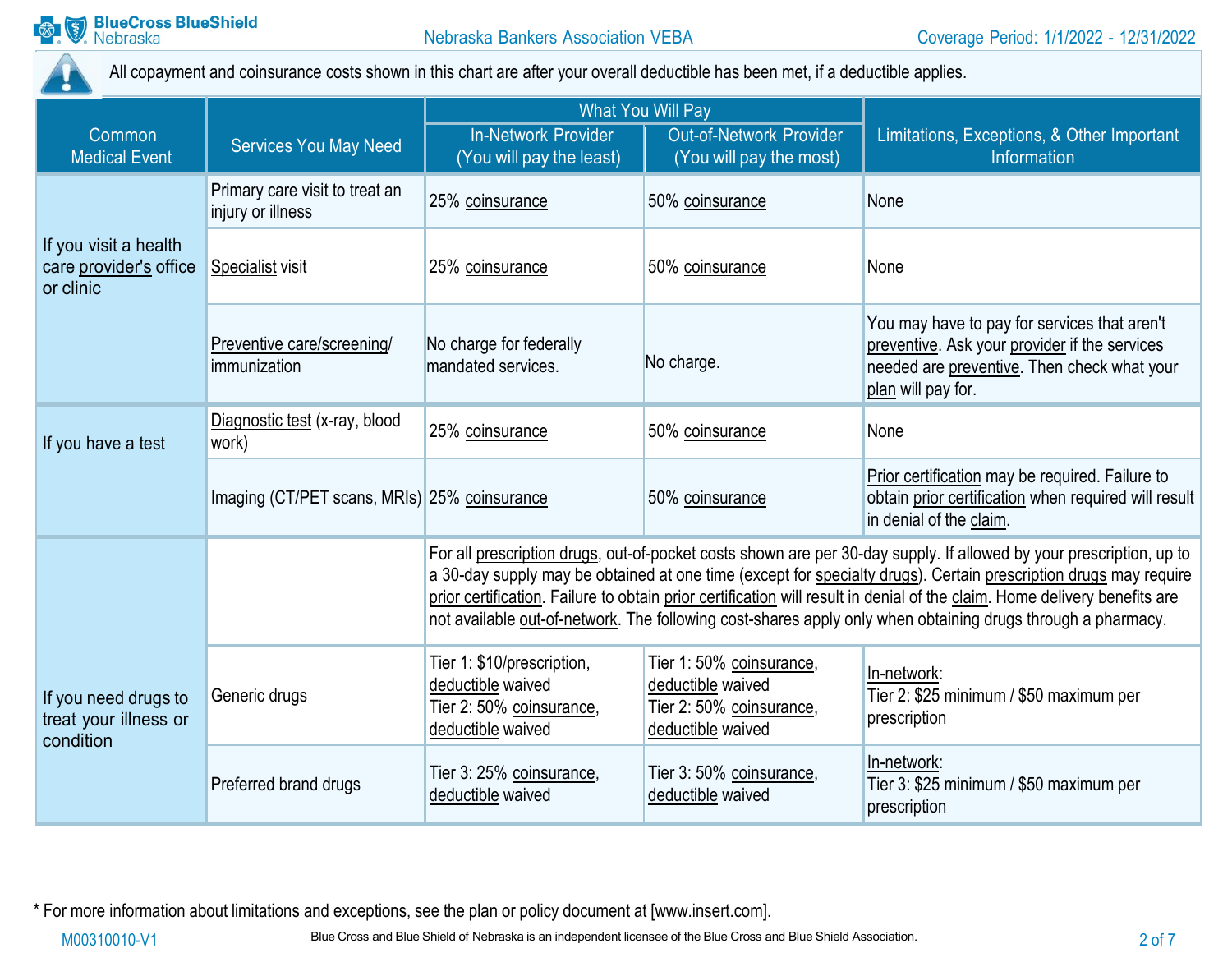| <b>Range BlueCross BlueShield</b><br><b>Nebraska Bankers Association VEBA</b>                   |                                                                          | Coverage Period: 1/1/2022 - 12/31/2022                 |                                                           |                                                                                                                                                                |
|-------------------------------------------------------------------------------------------------|--------------------------------------------------------------------------|--------------------------------------------------------|-----------------------------------------------------------|----------------------------------------------------------------------------------------------------------------------------------------------------------------|
|                                                                                                 |                                                                          |                                                        | <b>What You Will Pay</b>                                  |                                                                                                                                                                |
| Common<br><b>Medical Event</b>                                                                  | <b>Services You May Need</b>                                             | <b>In-Network Provider</b><br>(You will pay the least) | <b>Out-of-Network Provider</b><br>(You will pay the most) | Limitations, Exceptions, & Other Important<br>Information                                                                                                      |
| More information about<br>prescription drug<br>coverage is available at<br>www.nebraskablue.com | Non-preferred brand drugs                                                | Tier 4: 50% coinsurance,<br>deductible waived          | Tier 4: 50% coinsurance,<br>deductible waived             | In-network:<br>Tier 4: \$50 minimum / \$75 maximum per<br>prescription                                                                                         |
|                                                                                                 | Specialty drugs                                                          | Tier 5: 25% coinsurance,<br>deductible waived          | Tier 5: Not covered                                       | In-network:<br>Tier 5: \$100 minimum / \$150 maximum per<br>prescription<br>Retail and home delivery: 30-day supply<br>maximum. Designated pharmacy may apply. |
| surgery                                                                                         | If you have outpatient Facility fee (e.g., ambulatory<br>surgery center) | 25% coinsurance                                        | 50% coinsurance                                           | None                                                                                                                                                           |
|                                                                                                 | Physician/surgeon fees                                                   | 25% coinsurance                                        | 50% coinsurance                                           | None                                                                                                                                                           |
|                                                                                                 | <b>Emergency room care</b>                                               | 25% coinsurance                                        | Same cost shares as<br>In-network provider                | None                                                                                                                                                           |
| If you need immediate<br>medical attention                                                      | Emergency medical<br>transportation                                      | 25% coinsurance                                        | Same cost shares as<br>In-network provider                | Limitations may apply to air ambulance.                                                                                                                        |
|                                                                                                 | <u>Urgent care</u>                                                       | 25% coinsurance                                        | 50% coinsurance                                           | None                                                                                                                                                           |
| If you have a hospital<br>stay                                                                  | Facility fee (e.g., hospital<br>room)                                    | 25% coinsurance                                        | 50% coinsurance                                           | Prior certification required. Failure to obtain prior<br>certification will result in denial of the claim.                                                     |
|                                                                                                 | Physician/surgeon fee                                                    | 25% coinsurance                                        | 50% coinsurance                                           | None                                                                                                                                                           |
| If you need mental<br>health, behavioral<br>health, or substance<br>abuse services              | Outpatient services                                                      | 25% coinsurance                                        | 50% coinsurance                                           | None                                                                                                                                                           |
|                                                                                                 | Inpatient services                                                       | 25% coinsurance                                        | 50% coinsurance                                           | Prior certification required. Failure to obtain prior<br>certification will result in denial of the claim.                                                     |

\* For more information about limitations and exceptions, see the plan or policy document at [\[www.insert.com\]](http://www.insert.com/).

M00310010-V1 Blue Cross and Blue Shield of Nebraska is an independent licensee of the Blue Cross and Blue Shield Association.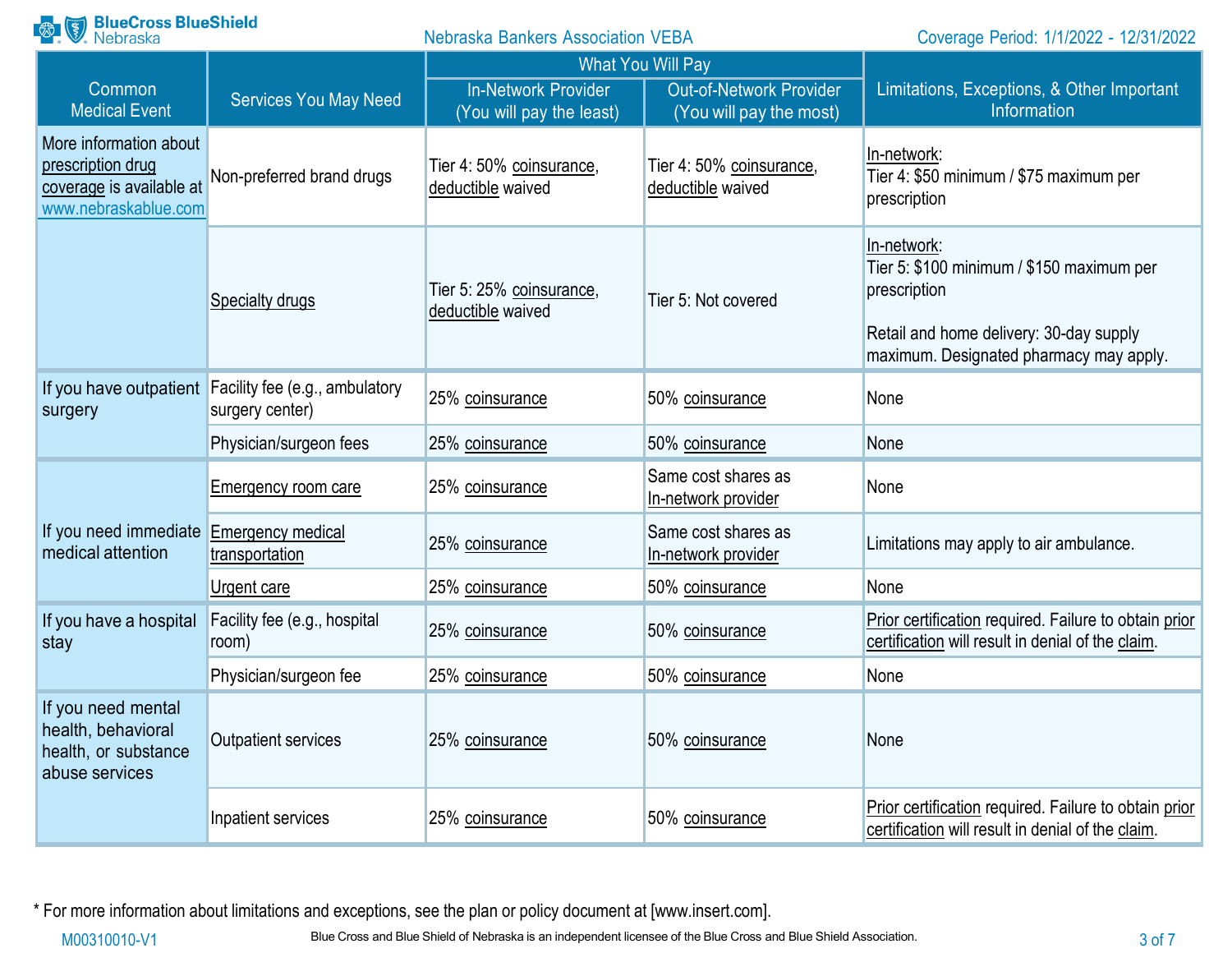| <b>BlueCross BlueShield</b><br>Nebraska<br>$\left(\frac{8}{3}\right)$   |                                              | <b>Nebraska Bankers Association VEBA</b>                                                                          |                                                                                                                   | Coverage Period: 1/1/2022 - 12/31/2022                                                                                                                                                                                                                                                                                                                                                                                                                                                                                                                                                          |
|-------------------------------------------------------------------------|----------------------------------------------|-------------------------------------------------------------------------------------------------------------------|-------------------------------------------------------------------------------------------------------------------|-------------------------------------------------------------------------------------------------------------------------------------------------------------------------------------------------------------------------------------------------------------------------------------------------------------------------------------------------------------------------------------------------------------------------------------------------------------------------------------------------------------------------------------------------------------------------------------------------|
|                                                                         |                                              | <b>What You Will Pay</b>                                                                                          |                                                                                                                   |                                                                                                                                                                                                                                                                                                                                                                                                                                                                                                                                                                                                 |
| Common<br><b>Medical Event</b>                                          | <b>Services You May Need</b>                 | <b>In-Network Provider</b><br>(You will pay the least)                                                            | <b>Out-of-Network Provider</b><br>(You will pay the most)                                                         | Limitations, Exceptions, & Other Important<br>Information                                                                                                                                                                                                                                                                                                                                                                                                                                                                                                                                       |
| If you are pregnant                                                     | Office visits                                | 25% coinsurance                                                                                                   | 50% coinsurance                                                                                                   | Cost sharing does not apply to certain<br>preventive services. Depending on the type of<br>services, deductible and coinsurance may apply.<br>Maternity care may include tests and services<br>described elsewhere in the SBC.                                                                                                                                                                                                                                                                                                                                                                  |
|                                                                         | Childbirth/delivery professional<br>services | 25% coinsurance                                                                                                   | 50% coinsurance                                                                                                   | See pregnancy office visits limit.                                                                                                                                                                                                                                                                                                                                                                                                                                                                                                                                                              |
|                                                                         | Childbirth/delivery facility<br>services     | 25% coinsurance                                                                                                   | 50% coinsurance                                                                                                   | See pregnancy office visits limit.                                                                                                                                                                                                                                                                                                                                                                                                                                                                                                                                                              |
| If you need help<br>recovering or have<br>other special health<br>needs | Home health care                             | 25% coinsurance                                                                                                   | 50% coinsurance                                                                                                   | Home health aide: 60 days per calendar year.<br>Skilled nursing in the home: Limited to 8 hours<br>per day. Prior certification required. Respiratory<br>care: 60 days per calendar year.                                                                                                                                                                                                                                                                                                                                                                                                       |
|                                                                         | <b>Rehabilitation services</b>               | Outpatient therapy:<br>25% coinsurance<br>Manipulations:<br>25% coinsurance<br>Other services:<br>25% coinsurance | Outpatient therapy:<br>50% coinsurance<br>Manipulations:<br>50% coinsurance<br>Other services:<br>50% coinsurance | Outpatient physical, occupational, speech,<br>physiotherapy: Combined 60 session limit per<br>calendar year.<br>Manipulations and adjustments: Combined 30<br>session limit per calendar year.<br>Outpatient cardiac rehabilitation: Combined 18<br>session limit per diagnosis.<br>Outpatient pulmonary rehabilitation: Combined<br>18 session limit per diagnosis for certain<br>diagnoses and criteria. Prior certification<br>required.<br>Inpatient physical rehabilitation: Prior certification<br>required. Failure to obtain prior certification will<br>result in denial of the claim. |
|                                                                         | <b>Habilitation services</b>                 | 25% coinsurance                                                                                                   | 50% coinsurance                                                                                                   | See the Rehabilitation services and If you have<br>a hospital stay sections. Educational services<br>are not covered.                                                                                                                                                                                                                                                                                                                                                                                                                                                                           |

\* For more information about limitations and exceptions, see the plan or policy document at [\[www.insert.com\]](http://www.insert.com/).

M00310010-V1 Blue Cross and Blue Shield of Nebraska is an independent licensee of the Blue Cross and Blue Shield Association. 4 of 7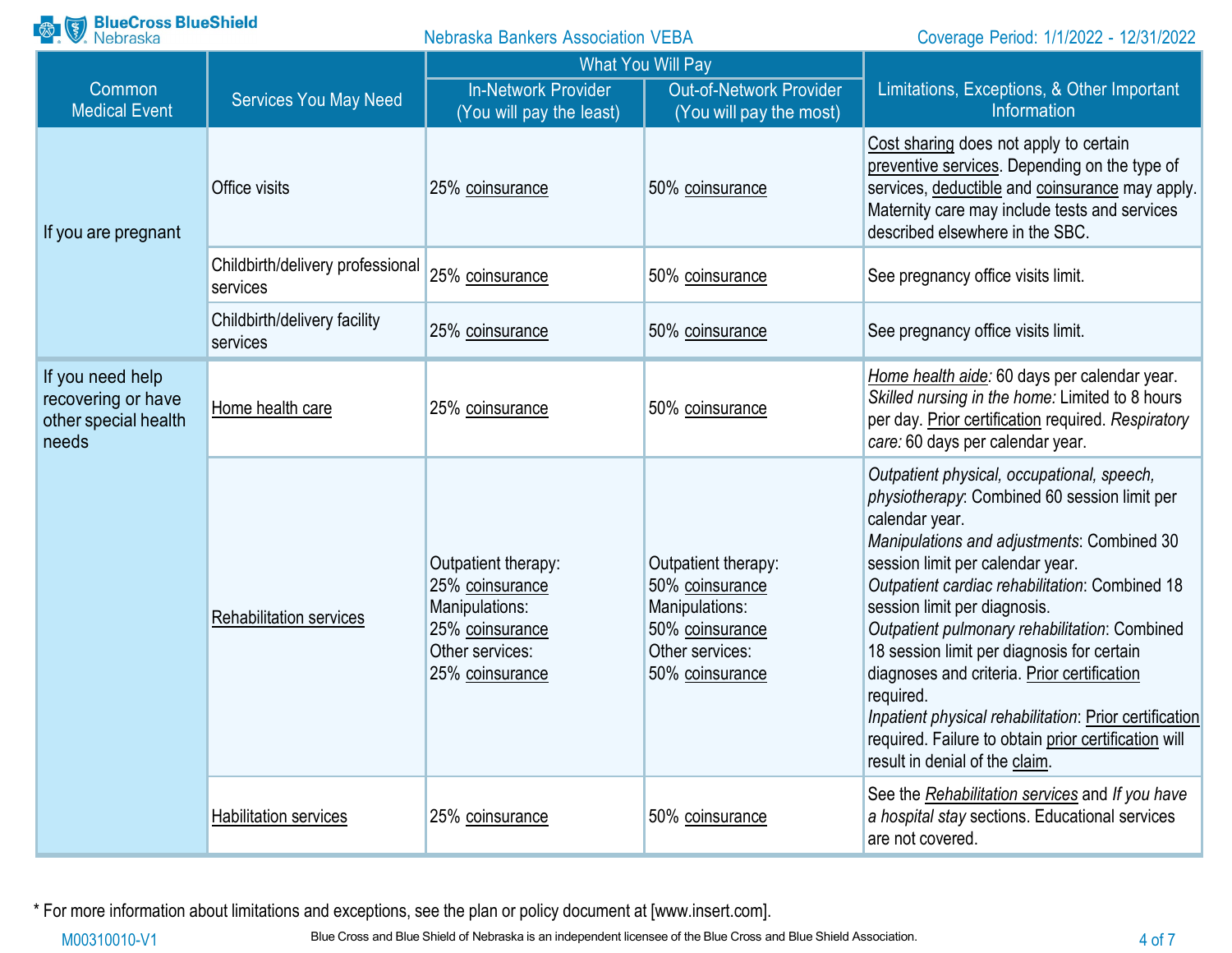| <b>BlueCross BlueShield</b><br>Nebraska   |                                                        | <b>Nebraska Bankers Association VEBA</b>                                     |                                                                              | Coverage Period: 1/1/2022 - 12/31/2022                                                                                                                                                                                         |
|-------------------------------------------|--------------------------------------------------------|------------------------------------------------------------------------------|------------------------------------------------------------------------------|--------------------------------------------------------------------------------------------------------------------------------------------------------------------------------------------------------------------------------|
|                                           |                                                        | <b>What You Will Pay</b>                                                     |                                                                              |                                                                                                                                                                                                                                |
| Common<br><b>Medical Event</b>            | <b>Services You May Need</b>                           | <b>In-Network Provider</b><br>(You will pay the least)                       | <b>Out-of-Network Provider</b><br>(You will pay the most)                    | Limitations, Exceptions, & Other Important<br>Information                                                                                                                                                                      |
|                                           | Skilled nursing care                                   | 25% coinsurance                                                              | 50% coinsurance                                                              | In the home: See the Home health care section.<br>Skilled nursing care: Limited to 60 days per<br>calendar year. Prior certification required. Failure<br>to obtain prior certification will result in denial of<br>the claim. |
|                                           | Durable medical equipment                              | 25% coinsurance                                                              | 50% coinsurance                                                              | Rental or purchase, whichever is least costly.<br>Prior certification may be required. Failure to<br>obtain prior certification when required will result<br>in denial of the claim.                                           |
|                                           | Hospice services                                       | 25% coinsurance                                                              | 50% coinsurance                                                              | Prior certification required.                                                                                                                                                                                                  |
| If your child needs<br>dental or eye care | Children's eye exam                                    | Not covered                                                                  | Not covered                                                                  | Visual acuity tests are covered under the<br>preventive services benefit.<br>No coverage for eye exams.                                                                                                                        |
|                                           | Children's glasses                                     | Lenses:<br>Not covered<br>Frames:<br>Not covered<br>Contacts:<br>Not covered | Lenses:<br>Not covered<br>Frames:<br>Not covered<br>Contacts:<br>Not covered | No coverage for glasses.                                                                                                                                                                                                       |
|                                           | Children's dental check-up                             | Not covered                                                                  | Not covered                                                                  | No coverage for dental check-up.                                                                                                                                                                                               |
|                                           | <b>Excluded Services &amp; Other Covered Services:</b> |                                                                              |                                                                              |                                                                                                                                                                                                                                |
|                                           |                                                        |                                                                              |                                                                              | Carvices Your Plan Generally Does NOT Cover (Check your policy or plan document for more information and a list of any other excluded services)                                                                                |

|                        |                          | OCHINGS TUDI FIAH OCHCHAIN DUCS NOT CUVCH (CHCCK YOUL DUICY OF DIAH QUULICHE IOF HIUHAINIH AND A IISE OF ANY ONCE CAUDUCU SCHVICCS.) |
|------------------------|--------------------------|--------------------------------------------------------------------------------------------------------------------------------------|
| Acupuncture            | • Glasses (children)     | • Routine eye care (adults)                                                                                                          |
| Cosmetic surgery       | • Infertility treatment  | • Routine eye care (children)                                                                                                        |
| Dental care (adults)   | $\bullet$ Long-term care | • Routine foot care                                                                                                                  |
| Dental care (children) | • Private-duty nursing   | <b>Weight loss programs</b>                                                                                                          |

\* For more information about limitations and exceptions, see the plan or policy document at [\[www.insert.com\]](http://www.insert.com/).

M00310010-V1 Blue Cross and Blue Shield of Nebraska is an independent licensee of the Blue Cross and Blue Shield Association.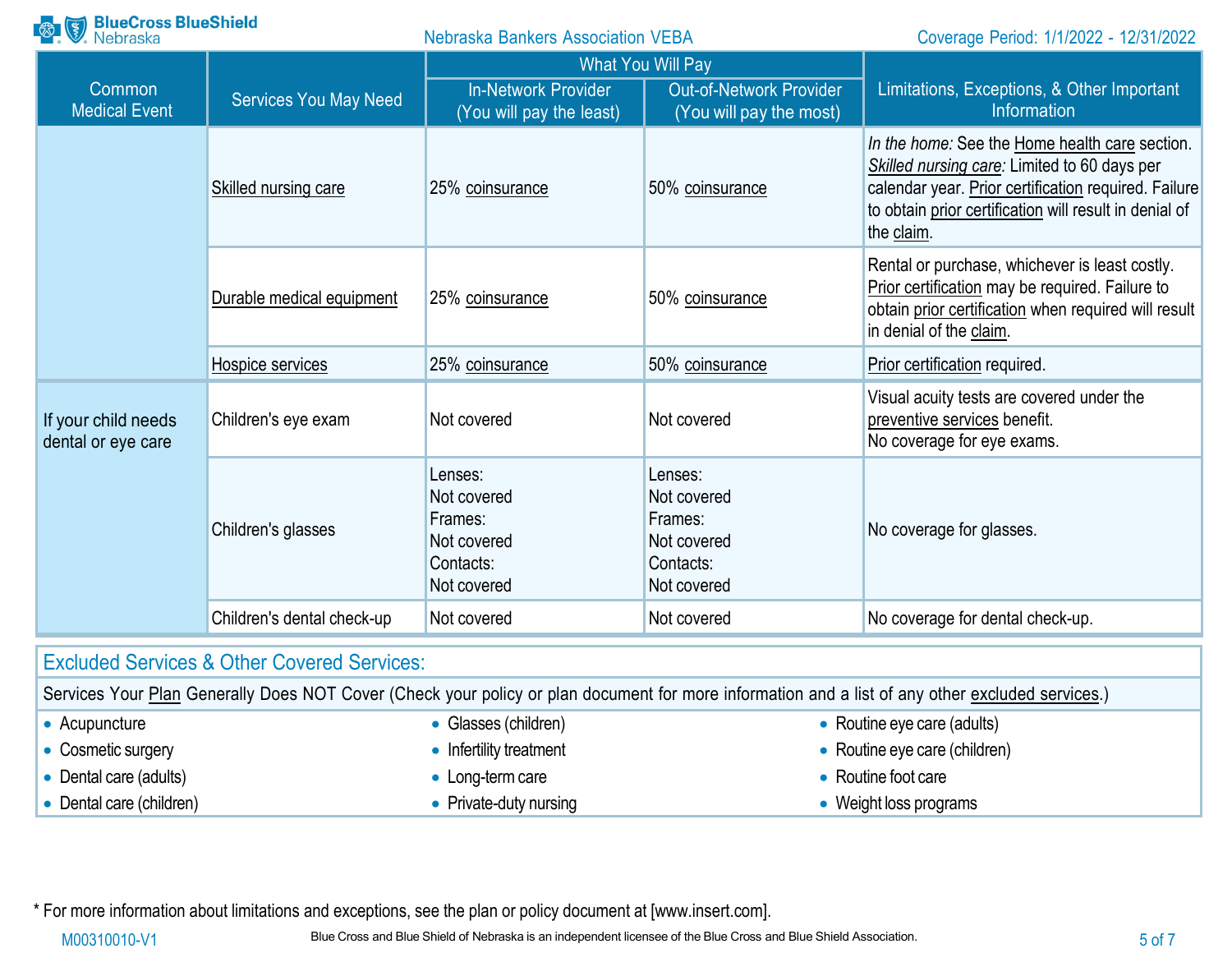| <b>BlueCross BlueShield</b><br>Nebraska | <b>Nebraska Bankers Association VEBA</b>                                                                                     | Coverage Period: 1/1/2022 - 12/31/2022             |
|-----------------------------------------|------------------------------------------------------------------------------------------------------------------------------|----------------------------------------------------|
|                                         | Other Covered Services (Limitations may apply to these services. This isn't a complete list. Please see your plan document.) |                                                    |
| • Bariatric surgery                     | • Hearing aids                                                                                                               | • Non-emergency care when traveling outside the US |
| • Chiropractic care                     |                                                                                                                              |                                                    |
|                                         |                                                                                                                              |                                                    |

Your Rights to Continue Coverage: There are agencies that can help if you want to continue your coverage after it ends. The contact information for those agencies is: For group health coverage subject to ERISA, the Department of Labor's Employee Benefits Security Administration at 1-866-444-EBSA (3272) or [www.dol.gov/ebsa/healthreform; f](http://www.dol.gov/ebsa/healthreform%3B)or non-federal governmental group health plans, the Department of Health and Human Services, Center for Consumer Information and Insurance Oversight, at 1-877-267-2323 x61565 or www.cciio.cms.gov; or your employer's human resources department. Other coverage options may be available to you too, including buying individual insurance coverage through the Health Insurance Marketplace. For more information about the Marketplace, visit [www.HealthCare.gov](http://www.healthcare.gov/) or call 1-800-318-2596.

Your Grievance and Appeals Rights: There are agencies that can help if you have a complaint against your plan for a denial of a claim. This complaint is called a grievance or appeal. For more information about your rights, look at the explanation of benefits you will receive for that medical claim. Your plan documents also provide complete information to submit a claim, appeal, or a grievance for any reason to your plan. For more information about your rights, this notice, or assistance, contact: Blue Cross and Blue Shield of Nebraska at 1-844-201-0763 or visit [www.NebraskaBlue.com, t](http://www.nebraskablue.com/)he Nebraska Department of Insurance at 1-877-564-7323 or [www.doi.ne.gov, f](http://www.doi.ne.gov/)or group health coverage subject to ERISA, the Department of Labor's Employee Benefits Security Administration at 1-866-444-EBSA (3272) or [www.dol.gov/ebsa/healthreform,](http://www.dol.gov/ebsa/healthreform) your employer's human resources or employee benefits department.

#### Does this plan provide Minimum Essential Coverage? Yes.

Minimum Essential Coverage generally includes plans, health insurance available through the Marketplace or other individual market policies, Medicare, Medicaid, CHIP, TRICARE, and certain other coverage. If you are eligible for certain types of Minimum Essential Coverage, you may not be eligible for the premium tax credit.

# Does this plan meet the Minimum Value Standards? Yes.

If your plan doesn't meet the Minimum Value Standards, you may be eligible for a premium tax credit to help you pay for a plan through the Marketplace.

# Language Access Services:

Para obtener asistencia en Español, llame al 1-844-201-0763.

Kung kailangan ninyo ang tulong sa Tagalog tumawag sa 1-844-201-0763.

如果需要中文的帮助, 请拨打这个号码1-844-201-0763.

Dinek'ehgo shika at'ohwol ninisingo, kwiijigo holne' 1-844-201-0763.

- To see examples of how this plan might cover costs for a sample medical situation, see the next page. -----

\* For more information about limitations and exceptions, see the plan or policy document at [\[www.insert.com\]](http://www.insert.com/).

M00310010-V1 Blue Cross and Blue Shield of Nebraska is an independent licensee of the Blue Cross and Blue Shield Association.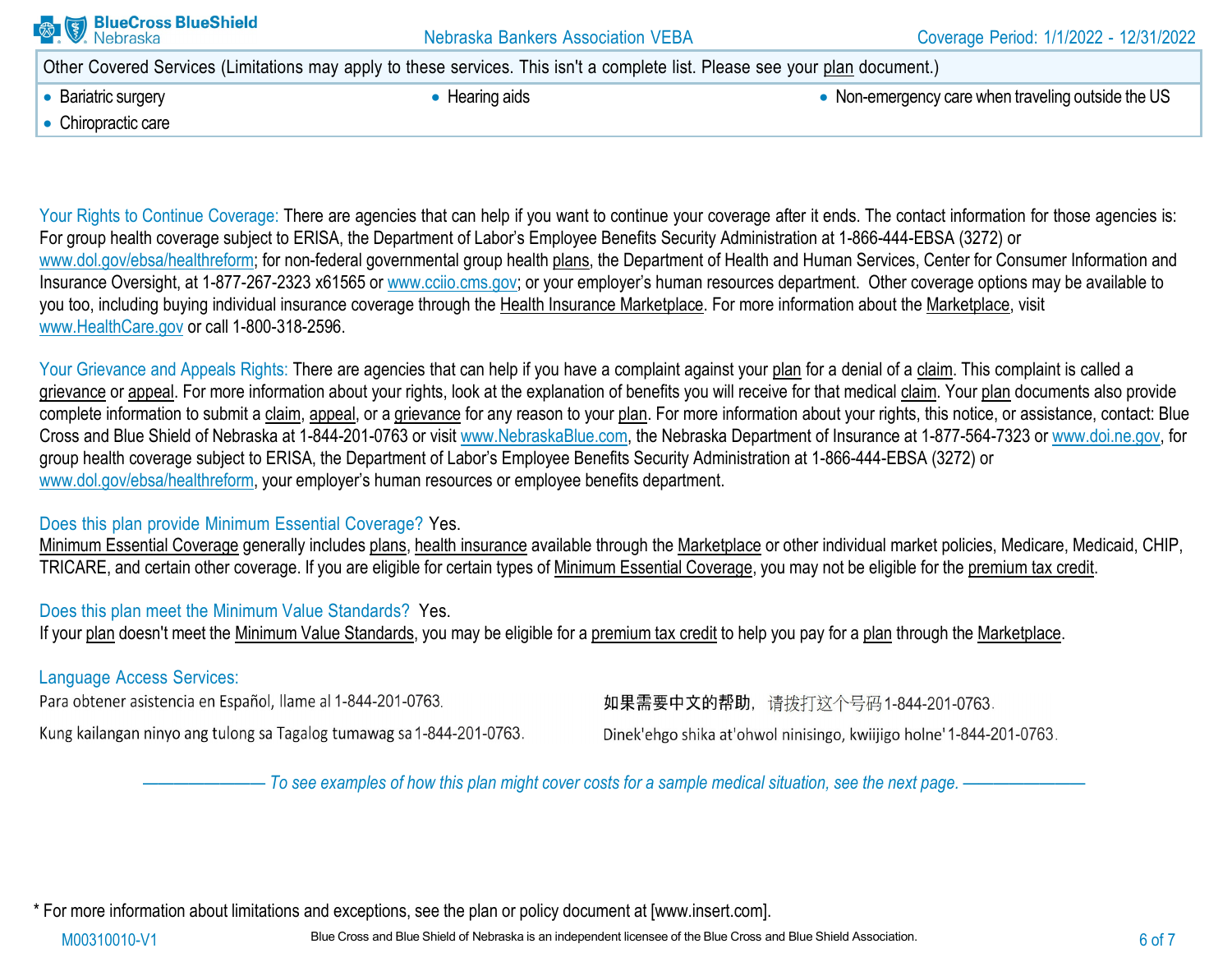

This is not a cost estimator. Treatments shown are just examples of how this plan might cover medical care. Your actual costs will be different depending on the actual care you receive, the prices your providers charge, and many other factors. Focus on the cost sharing amounts (deductibles, copayments and coinsurance) and excluded services under the plan. Use this information to compare the portion of costs you might pay under different health plans. Please note these coverage examples are based on self-only coverage.

# Peg is Having a Baby

(9 months of in-network pre-natal care and a hospital delivery)

The plan's overall deductible  $$500$ Specialist coinsurance 25% Hospital (facility) coinsurance 25% Other coinsurance 25%

This EXAMPLE event includes services like: Specialist office visits (*prenatal care)* Childbirth/Delivery Professional Services Childbirth/Delivery Facility Services Diagnostic tests (*ultrasounds and blood work)* Specialist visit *(anesthesia)*

| Total Example Cost | \$12,700 |
|--------------------|----------|
|--------------------|----------|

In this example, Peg would pay:

| <b>Cost Sharing</b>        |             |  |
|----------------------------|-------------|--|
| Deductibles                | \$50C       |  |
| Copayments                 | \$0         |  |
| Coinsurance                | \$2,000     |  |
| What isn't covered         |             |  |
| Limits or exclusions       | <b>\$60</b> |  |
| The total Peg would pay is | \$2,560     |  |

| Managing Joe's type 2 Diabetes          |
|-----------------------------------------|
| (a year of routine in-network care of a |
| well-controlled condition)              |
|                                         |

| $\blacksquare$ The plan's overall deductible | \$500 |
|----------------------------------------------|-------|
| Specialist coinsurance                       | 25%   |
| Hospital (facility) coinsurance              | 25%   |
| <b>Other coinsurance</b>                     | 25%   |

This EXAMPLE event includes services like: Primary care physician office visits (*including disease education)* Diagnostic tests *(blood work)* Prescription drugs Durable medical equipment *(glucose meter)*

| <b>Total Example Cost</b> | \$5,600 |
|---------------------------|---------|

## In this example, Joe would pay:

| <b>Cost Sharing</b>        |         |  |  |
|----------------------------|---------|--|--|
| Deductibles                | \$500   |  |  |
| Copayments                 | \$100   |  |  |
| Coinsurance                | \$800   |  |  |
| What isn't covered         |         |  |  |
| Limits or exclusions       | \$70    |  |  |
| The total Joe would pay is | \$1.470 |  |  |

### Mia's Simple Fracture (in-network emergency room visit and follow up care)

| $\blacksquare$ The plan's overall deductible                  | \$500      |
|---------------------------------------------------------------|------------|
| Specialist coinsurance                                        | 25%        |
| Hospital (facility) coinsurance<br>$\mathcal{L}^{\text{max}}$ | 25%        |
| $\blacksquare$ Other coinsurance                              | <b>25%</b> |

This EXAMPLE event includes services like: Emergency room care *(including medical supplies)* Diagnostic test *(x-ray)* Durable medical equipment *(crutches)* Rehabilitation services *(physical therapy)*

| <b>Total Example Cost</b> | \$2,800 |
|---------------------------|---------|
|                           |         |

In this example, Mia would pay:

| <b>Cost Sharing</b>        |         |
|----------------------------|---------|
| Deductibles                | \$500   |
| Copayments                 | \$10    |
| Coinsurance                | \$600   |
| What isn't covered         |         |
| Limits or exclusions       | \$0     |
| The total Mia would pay is | \$1.11C |

The plan would be responsible for the other costs of the EXAMPLE covered services.